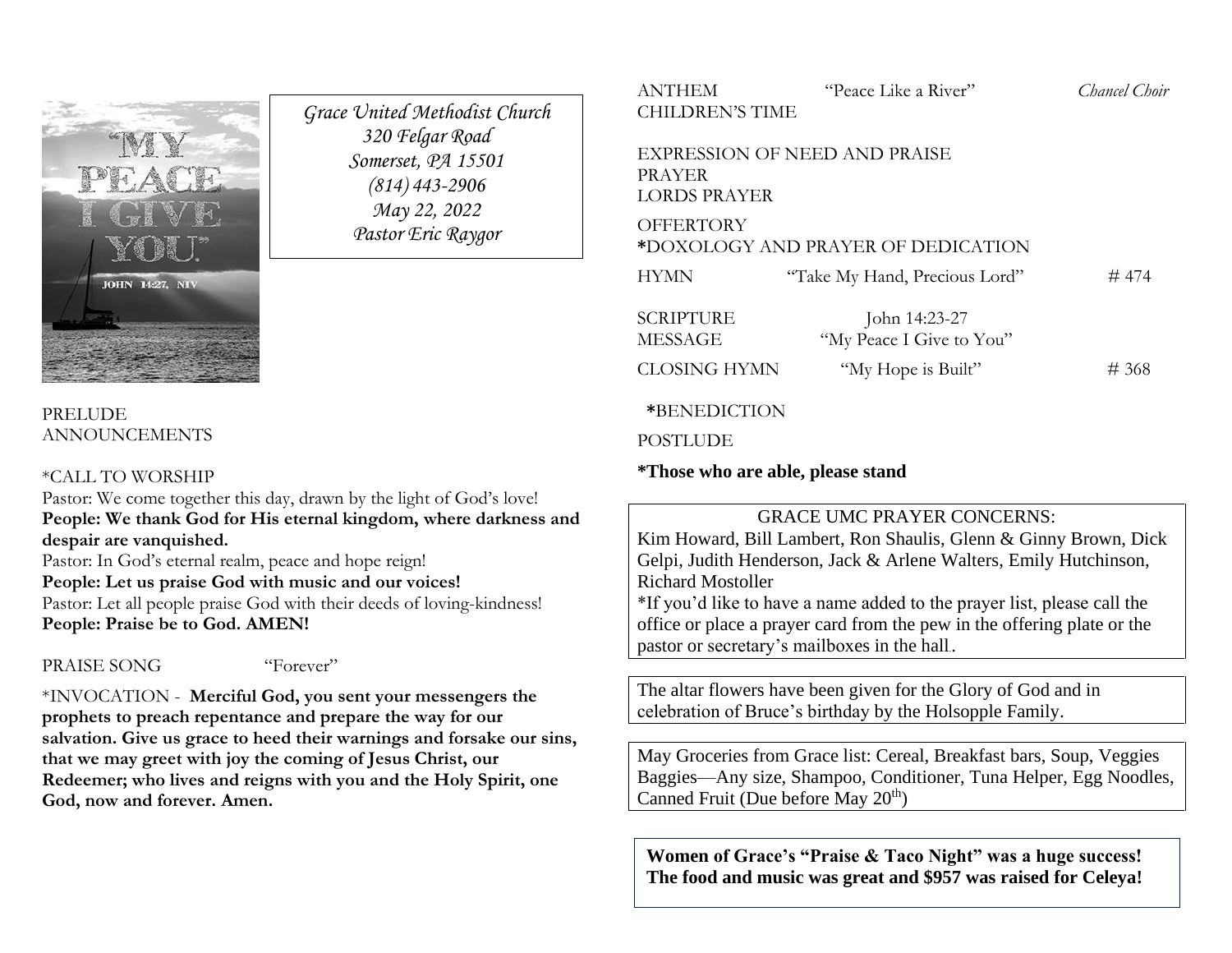The mission for May will be to support our sister church in Celeya, Mexico. Our donation will help to pay for maintenance & repairs to the interior of the sanctuary walls.

"Thinking of You" cards are BACK! Today's card will be sent to Henry Zucolotto. The card can be found on the glass-top table in the narthex. Please let them know you miss them!



There is growing interest in starting a very informal adult Sunday School at 9:30. If you are would like to join, please call the church office or let Judy Gelpi know you are interested. Watch the bulletin for updates.

## TRUCK & MOVING MEN NEEDED ASAP

The Jim & Cheryl Millward have furniture that needs to be moved to the Next Step Center. If you have a truck, and could help with this, please call 814-445-3858 ASAP.



The 'Faith on Fire' Flamingo Flocking Fundraiser has been very successful and they have raised over \$450 toward sponsoring their Compassion International child, Juan. Thanks to everyone for their support in this fun project. Forms are available in the narthex, if you would like to send a flock to one of your favorite people! F.O.F. will end this fundraiser at the end of May.



CAMPERSHIP FUNDRAISER

There will be a yard sale held at Grace on June  $18<sup>th</sup>$  from 8 to 2. Space is available inside or out. See Melissa Salyers to reserve a spot.



Yoga class will continue on Monday evenings at 6:00. If you would like to join the group for the  $1<sup>st</sup>$  time, please arrive by 5:45. Otherwise, be ready to start right at 6:00. If you have questions, call the church office.



The next Vacation Bible School Training meeting will be held Thursday, May 26 at 7 pm at First UMC.